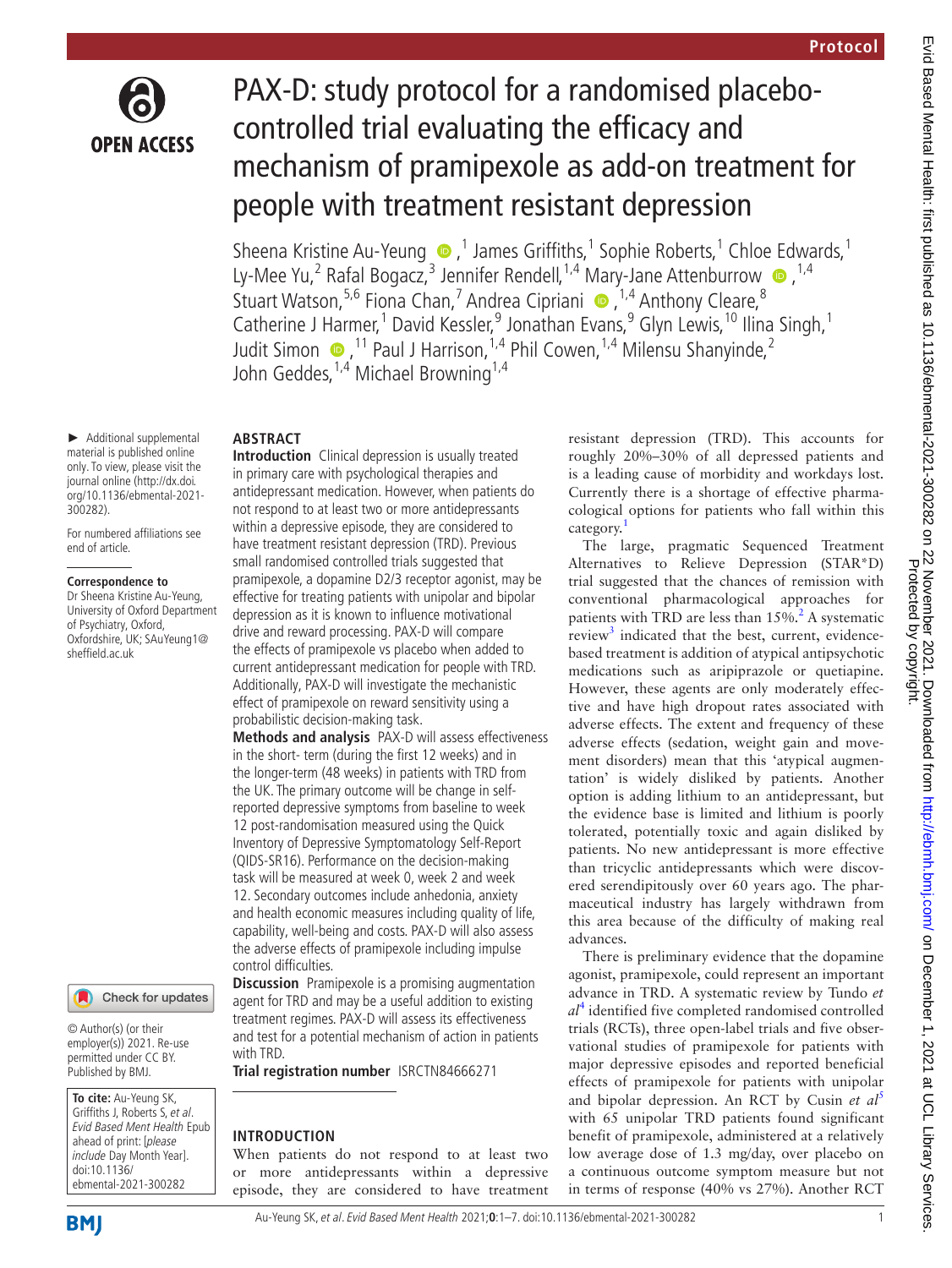by Corrigan *et al*<sup>[6](#page-6-5)</sup> examining pramipexole monotherapy in nontreatment resistant unipolar depression found that 1mg was superior to placebo, while 0.375 mg was ineffective and 5 mg caused very high drop out. A very small study by Franco-Chaves *et al*<sup>[7](#page-6-6)</sup> (n=13 per group) of unipolar patients resistant to a single previous antidepressant randomised to receive pramipexole monotherapy (target dose=2.25mg), pramipexole combined with escitalopram or escitalopram monotherapy, found no statistical difference between the study groups, although only four patients in the combined group completed the study. Two RCTs of bipolar depression by Zarate *et al*<sup>[8](#page-6-7)</sup> and Goldberg *et al*<sup>[9](#page-6-8)</sup> found that patients on pramipexole (average dose of 1.7mg) were more likely to have better therapeutic response than those on placebo. A case series of TRD patients treated in the US by Fawcett *et al*[10](#page-6-9) reported very good therapeutic responses to pramipexole augmentation of antidepressant therapy in 42 patients with depression at a mean dose of around 2.5mg/day. However, given the small sample sizes and inconsistent results summarised above, the review by Tundo  $et \t al<sup>4</sup>$  $et \t al<sup>4</sup>$  $et \t al<sup>4</sup>$  concluded that adequately powered RCTs of pramipexole for depression are still needed.

The target dose of pramipexole used in PAX-D will be 2.5mg/ day as a single dose. The target dose was selected to be above the average achieved dose of the Cusin *et al* study<sup>5</sup> and between the effective 1mg/day dose and non-tolerated 5mg/day dose of the Corrigan et al study,<sup>[6](#page-6-5)</sup> while keeping within the smPC upper limit of 4.5mg/day. The dosing schedule, with medication administered once daily rather than in divided doses as in Cusin *et al*, [5](#page-6-4) followed that reported for participants under 45 years of age in the Fawcett *et al* case series.<sup>[10](#page-6-9)</sup>

Pramipexole is of particular interest because it is a selective dopamine D2/D3 receptor agonist and therefore pharmacologically distinct from currently available antidepressants which mostly act to increase levels of serotonin in the synapse. Experiences of low motivation and anhedonia are thought to be related to the function of the central dopaminergic system which is not specifically targeted by current medicines.<sup>11</sup> Dopaminergic signalling is believed to be required when learning about rewarding outcomes[.12](#page-6-11) Previous studies of pramipexole in patients with Parkinson's disease<sup>[13](#page-6-12)</sup> and bipolar disorder<sup>14</sup> completing reward learning tasks indicated that it acted to increase reward sensitivity (ie, to cause patients to treat rewarding outcomes as if they were more valuable). This raises the possibility that increased reward sensitivity is a cognitive mechanism by which pramipexole improves symptoms of depression. Pramipexole is also studied in an ongoing trial about TRD in bipolar disorder.<sup>15</sup>

## **Objectives**

The primary objective of PAX-D is to assess the efficacy of adding pramipexole to conventional antidepressant medication for treating symptoms of depression. Pramipexole will be administered under double-blind, placebo- controlled conditions in patients with TRD. Second, PAX-D will examine the effect of pramipexole on reward sensitivity and whether this may predict treatment outcome. A decision-making task $16$  will be used in the current trial to measure the impact of pramipexole on reward sensitivity. The relationship between pramipexole treatment, change in reward sensitivity and symptomatic response will be formally assessed using a mediation analysis. Further, the trial will estimate the degree to which baseline and initial changes in reward sensitivity are able to predict response to pramipexole, providing a first test of the potential for these measures to be deployed in the selection of treatments for TRD patients. Finally, PAX-D will conduct an economic analysis of pramipexole and

its longer-term effect on quality of life, capability, well-being, functioning and costs. Finally, the acceptability and tolerability of pramipexole will be assessed across the course of treatment. All objectives are summarised in [table](#page-2-0) 1.

## **METHODS AND ANALYSIS Design**

PAX-D is a multisite, double-blind, placebo-controlled, randomised trial evaluating the effects of the addition of pramipexole to antidepressant treatment in patients with TRD. Participant involvement in the trial will have two phases, a pre-treatment, pre-randomisation, run-in phase and a postrandomisation 48-week treatment phase (see [figure](#page-3-0) 1). The run-in phase will assess potential participants' ability to complete study activities and to mitigate baseline inflation effects on outcome measures. Since there is no widely accepted, first-line treatment for TRD, the comparator in the current trial will be addition of placebo. Participants will be randomised to receive either pramipexole or placebo at the randomisation visit. Participants, investigators and the trial team will remain blind to allocation. Pharmacy staff will be unblinded for dispensing purpose.

## **Recruitment**

Participants will be recruited from primary and secondary care services associated with the trial sites or by self-referral. The study will be advertised to local clinicians and in local and online media. Following a single-site internal pilot at the Oxford Health National Health Service (NHS) Foundation Trust, recruitment will continue in four additional sites across the UK (Newcastle, Bristol, Kings College London and University College London), and then extended to other NHS mental health trusts in regions around these sites as needed.

# **Eligibility**

The eligibility criteria are summarised in [figure](#page-3-1) 2. During the study visits, participants will be assessed by a research assistant (RAs) and a psychiatrist.

## **Interventions**

In the Pramipexole for depression (PAX-D) trial, pramipexole will be added to an antidepressant that the participant is prescribed outside of the trial. The psychiatrist will be responsible for trial medication prescription. Pramipexole tablets will be taken orally. All dosages are reported as pramipexole salt (NB 1mg of pramipexole salt is equivalent to 0.7mg of pramipexole base). Pramipexole dihydrochloride monohydrate will be initiated at 0.25mg/day and, in the absence of concerns about tolerability, the dose will be increased by 0.25mg/day every 3days towards a target dose of 2.5mg/day (see [online supplemental material](https://dx.doi.org/10.1136/ebmental-2021-300282) for titration schedule). The target dose was selected to be at the upper end of those used in previous trials $6-10$  as the case series of TRD patients reported by Fawcett *et al*[10](#page-6-9) indicated that a number of patients responded to higher doses. The titration schedule was also based on the Fawcett case series.[10](#page-6-9) The titration schedule may be amended at the discretion of the treating psychiatrist. Specifically, participants who are unable to tolerate an increased dose of pramipexole, for example, due to adverse effects, will be advised to reduce the dose to the highest tolerated. Participants will remain on this highest tolerated dose throughout the remainder of the trial. No re-titration will be attempted. Any dose reductions will be tapered every 3days. This will reduce the risk of developing dopamine agonist withdrawal syndrome. For more information on managing adherence, discontinuing,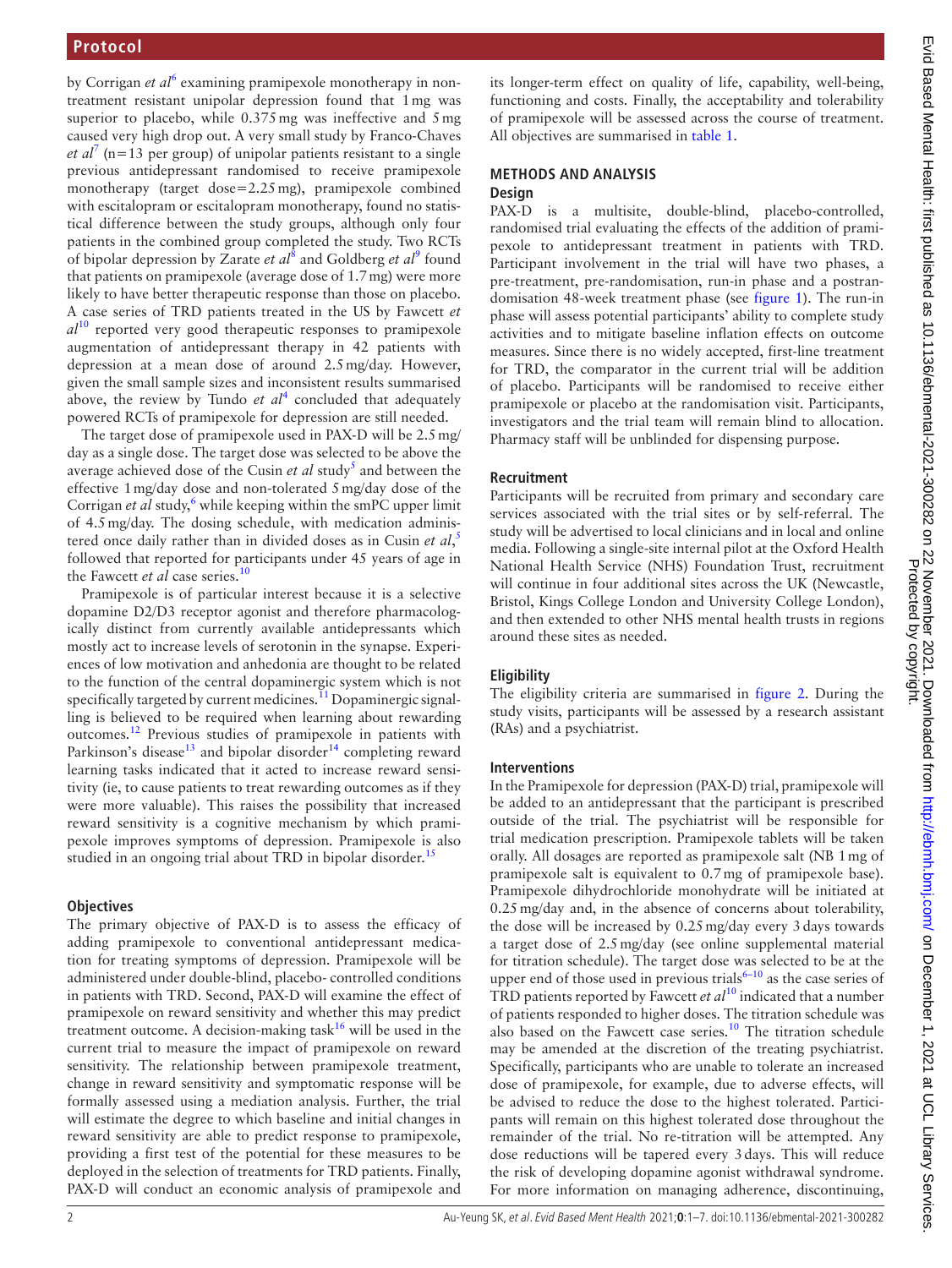<span id="page-2-0"></span>

| Study objectives (from https://www.isrctn.com/ISRCTN84666271)<br>Table 1                                                                                              |                                                                                                                                                                                                                                                                                  |                                      |
|-----------------------------------------------------------------------------------------------------------------------------------------------------------------------|----------------------------------------------------------------------------------------------------------------------------------------------------------------------------------------------------------------------------------------------------------------------------------|--------------------------------------|
| <b>Objectives</b>                                                                                                                                                     | <b>Outcome measures</b>                                                                                                                                                                                                                                                          | <b>Time points</b>                   |
| Primary objective                                                                                                                                                     | Primary outcome                                                                                                                                                                                                                                                                  |                                      |
| To compare the efficacy of pramipexole and placebo at 12<br>weeks postrandomisation                                                                                   | Improvement (change from baseline) of depressive symptoms measured on the QIDS-SR <sub>16</sub> Week 1-12                                                                                                                                                                        |                                      |
| Secondary objectives                                                                                                                                                  | Secondary outcomes                                                                                                                                                                                                                                                               |                                      |
| To compare the tolerability and safety of pramipexole and<br>placebo during the 48-week treatment phase                                                               | Tolerability assessed by:<br>Termination of trial treatment due to intolerance<br>Adverse reactions<br>$\blacktriangleright$ TSQM-9<br>Safety-emergence of new symptoms:<br>ALTMAN (manic symptoms)<br>▶ QUIP-RS (impulse control)<br>Suicidal ideation (QIDS-SR <sub>16</sub> ) | Weeks 1-48                           |
| To compare the effect of pramipexole and placebo on reward<br>sensitivity                                                                                             | Change in reward sensitivity parameter from model fitted to learning/decision making<br>task between baseline, week 2 and week 12                                                                                                                                                | Baseline, week 2,<br>week 12         |
| To test the degree to which change in reward sensitivity<br>mediates the 12 weeks response to pramipexole of both<br>depressive, and specifically anhedonic, symptoms | Change in QIDS-SR <sub>16</sub> and SHAPS scores between baseline and week 12 and change in<br>reward sensitivity between baseline and week 2                                                                                                                                    | Baseline, week 2,<br>week 12         |
| To compare the extent to which an increase in reward<br>sensitivity predicts therapeutic response                                                                     | Change scores in the learning/decision making task at 2 weeks and the change in the<br>QID-SR <sub>16</sub> at 12 weeks                                                                                                                                                          | Week 2, week 12                      |
| To explore the extent to which reward sensitivity at baseline<br>predicts therapeutic response                                                                        | Baseline scores on the learning/decision making task and the change in QIDS-SR <sub>16</sub> at 12<br>weeks                                                                                                                                                                      | Baseline, week 12                    |
| To explore the extent to which level of anhedonia at baseline<br>predicts therapeutic response                                                                        | Baseline scores on SHAPS and change in the QIDS-SR <sub>16</sub> at 12 weeks                                                                                                                                                                                                     | Baseline, week 12                    |
| To compare the effect of pramipexole and placebo on the<br>trajectory of symptoms of depression                                                                       | QIDS-SR <sub>16</sub> scores collected weekly across 48 weeks of the trial                                                                                                                                                                                                       | Weekly for week 1-48                 |
| To compare the effect of pramipexole and placebo on<br>response and remission rates, using the QIDS-SR $_{16}$ at twelve<br>weeks                                     | QIDS-SR <sub>16</sub> response, defined as a reduction of $<$ 50% of baseline scores at week 12,<br>remission as a score of <5 at week 12                                                                                                                                        | Baseline, week 12                    |
| To compare the impact of pramipexole and placebo on<br>symptoms of anhedonia, anxiety and clinician rated<br>depression                                               | Change scores for the SHAPS, GAD-7 and QIDS-C between baseline and week 12                                                                                                                                                                                                       | Baseline, week 12                    |
| To compare the impact of pramipexole and placebo on<br>functional outcome over the 48 weeks of treatment                                                              | Change scores for the WSAS-screener between baseline and week 48                                                                                                                                                                                                                 | Baseline, weeks 12, 24,<br>36 and 48 |
| To determine the impact on quality of life and capability well-<br>being of pramipexole relative to placebo over 48 weeks                                             | Change in the following over 48 weeks:<br>$\blacktriangleright$ EQ-5D-5L<br>CECAP-A<br>$\triangleright$ OxCAP-MH                                                                                                                                                                 | Baseline, weeks 12, 24,<br>36 and 48 |
| To examine the health/social care and broader societal costs<br>of patients relative to placebo over 48 weeks                                                         | Change in the following over 48 weeks:<br>$\blacktriangleright$ HEQ                                                                                                                                                                                                              | Baseline, weeks 12, 24,<br>36 and 48 |

GAD-7, General Anxiety Disorder Scale; HEQ, Health Economics Questionnaire; ICECAP-A, ICEpop capability measure for adults; OxCAP-MH, Oxford CAPabilities questionnaire-Mental Health; QIDS-SR16, quick inventory of depressive symptomatology self-report 16; QUIP-RS, Questionnaire for Impulsive-Compulsive Disorders in Parkinson's Disease– Rating Scale; SHAPS, Snaith-Hamilton Pleasure scale; TSQM-9, Treatment Satisfaction Questionnaire for Medication Version 9; WSAS, Work and Social Adjustment Scale.

modifying allocated interventions and concomitant treatments (see [online supplemental material](https://dx.doi.org/10.1136/ebmental-2021-300282)).

## Assignment of intervention

Each participant will be randomised at a ratio of 1:1 to either pramipexole or a matched placebo. A non-deterministic algorithm will be used to produce treatment groups balanced for important prognostic factors by minimising separately on four variables including (1) trial site, (2) age (18-50, vs  $>50$ ), (3) gender (M/F) and (4) baseline quick inventory of depressive symptomatology self-report 16 (QIDS-SR16) severity (11–15 vs  $16-20$  vs  $>20$ ).

# **Outcomes**

Questionnaires will be administered through a combination of participant self-reports, semi-structured interviews and completion by a psychiatrist during a clinic visit. Participants will complete questionnaires electronically using True Colours, an online platform accessed using electronic devices[.17](#page-6-16) Participants will be telephone contacted by an RA at screening, weekly from

week 0 to 12, then 4-weekly up to week 48 to complete semistructured interviews asking about adverse effects including any increase in impulsive behaviour or suicidality, any changes in medication and any problems with adherence.

# Decision-making task

The task<sup>16</sup> consists of 3 runs of 60 trials each (180 trials in total). On each trial, participants are presented with two abstract shapes (letters selected from the Agathodaimon font) and choose the shape which they believe will result in the best outcome. Two shapes are presented during 'win trials' and may result in winning either 20 or 0 points (with one shape leading to a win of 20 points on 70% of trials and the other shape on 30% of trials). A separate pair of shapes are associated with 'loss trials' and may result in losing 20 or 0 points (with one shape leading to a loss of 20 points on 70% of trials and the other shape leading to a loss on 30% of trials). The shapes used change in each run of the task. Participants must learn from the outcome of previous trials what they think the best shape to choose is. An increased reward sensitivity may cause participants to more consistently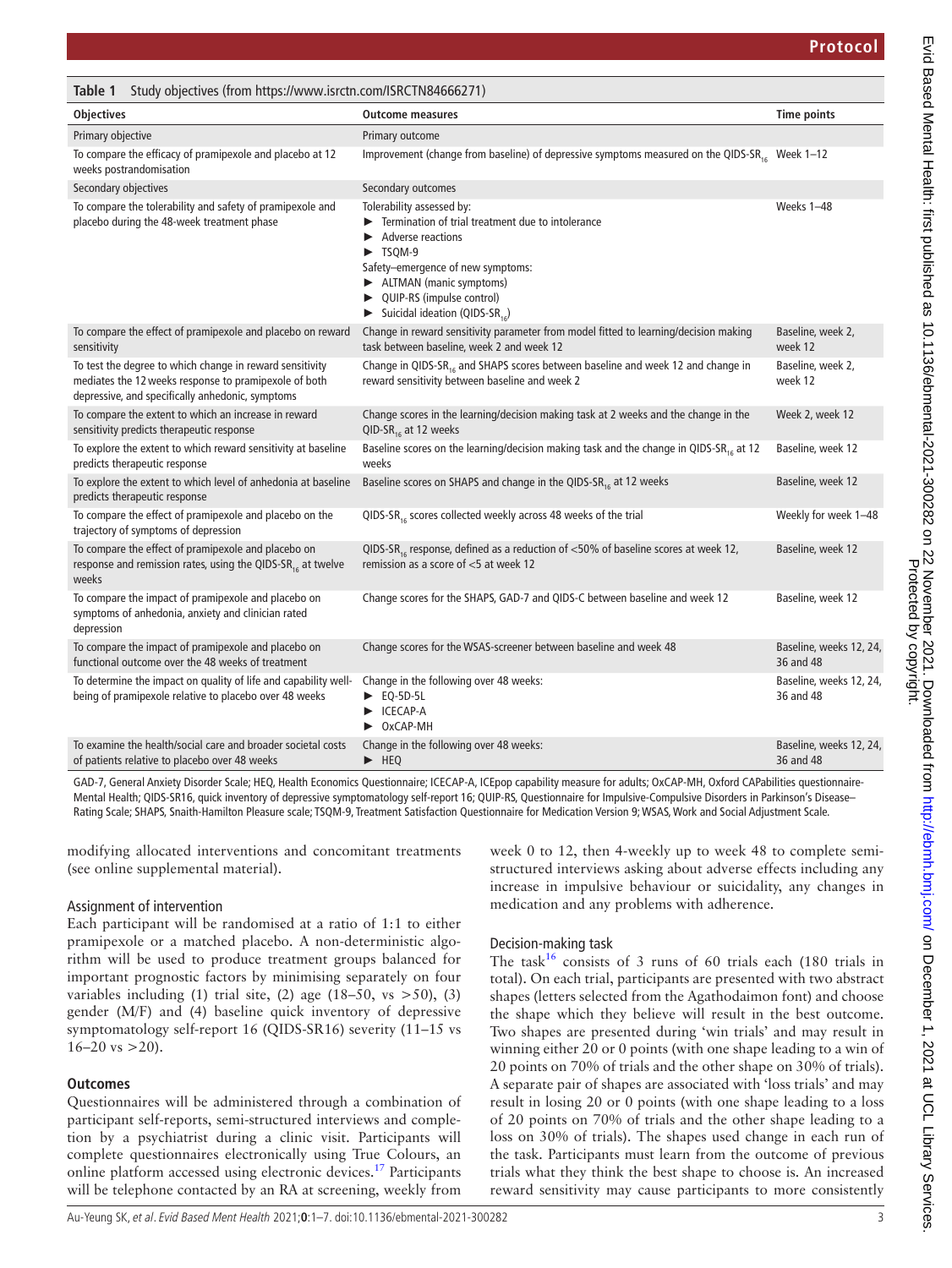

<span id="page-3-0"></span>**Figure 1** Participant timeline. GAD-7, General Anxiety Disorder Scale 7; RA, research assistant; SHAPS, Snaith-Hamilton Pleasure Scale; QIDS, quick inventory of depressive symptomatology; QUIP-RS, Questionnaire for Impulsive-Compulsive Disorders in Parkinson's Disease-Rating Scale.

select the high probability rewarding outcome in the last half of each block, and is estimated by fitting a standard reinforcement learning model with free parameters for learning rates and outcome sensitivity to participant choices during the win trials. Participants will complete the task via True Colours on a computer during study visits at screening (practice), week 0 (Randomisation), week 2 and 12.



<span id="page-3-1"></span>**Figure 2** Eligibility criteria. RA, research assistant; QIDS-SR16, quick inventory of depressive symptomatology self-report.

## QIDS-SR16 and clinician-rated (QIDS-C)

This is a 16-item questionnaire that covers 9 symptoms of depression.<sup>18</sup> The scale assesses severity of depression and change in depressive symptoms over time. Participants are instructed to score each item according to the description that best describes their experience over the past 7days. Each of the symptoms is scored on a 4-point scale (0–3) giving a maximum possible score of 27 (not all items contribute to the total). The total score will detect change in depression symptom-severity, while item 12 will additionally act to detect suicidal thoughts. Clinicians will complete QIDS-C during all study visits. Meanwhile, participants will complete QIDS-SR16 on True Colours once per week from screening to Week 12, and then once every 4 weeks up to week 48.

#### Altman Self-Rating Mania Scale (ALTMAN)

This is a 5-item self-report questionnaire that assesses any change in the severity of symptoms of mania[.19](#page-6-18) Participants are instructed to score each item according to the description that best describes how they have been over the past 7days. Each of the symptoms is scored on a 5-point scale (0–4) giving a maximum score of 20. Participant will complete ALTMAN on True Colours at screening, weekly from randomisation to week 12, and then 4-weekly up to week 48.

#### General Anxiety Disorder Scale-7

This seven-item self-report questionnaire screens for symptoms of anxiety and measures severity. $20$  Assessment is derived from the total score across all seven items. Participant will complete this on True Colours at screening, weekly from randomisation to week 12, and then 4 weekly up to week 48.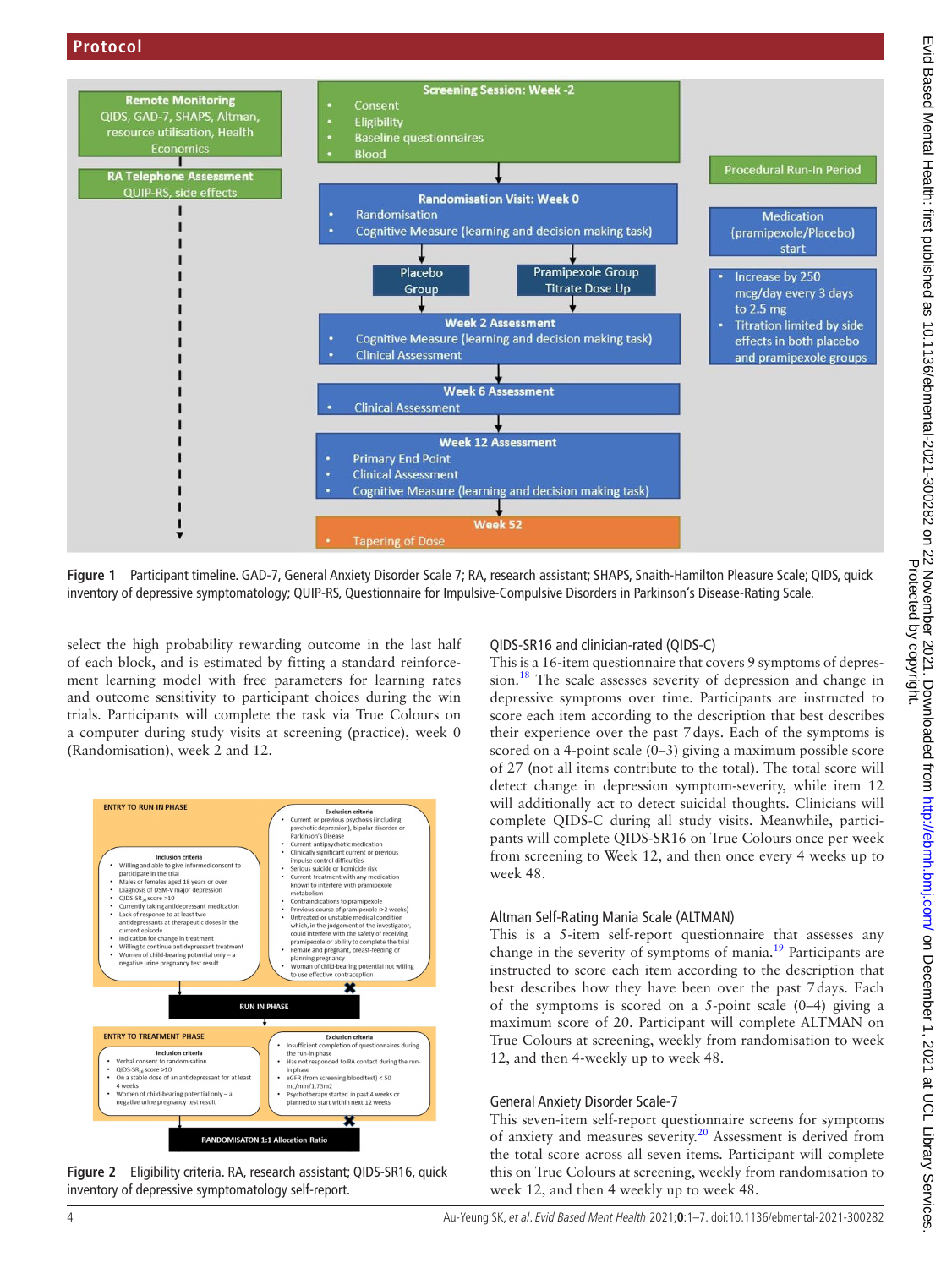## **Protocol**

#### Snaith-Hamilton Pleasure Scale

This is a 14-item scale that measures anhedonia, the inability to experience pleasure.<sup>[21](#page-6-20)</sup> The items cover the domains of: social interaction, food and drink, sensory experience and interest/ pastimes. Each item has four possible responses: strongly disagree, disagree, agree or strongly agree. Either of the 'disagree' responses score 1 point, and either of the 'agree' responses score 0 points. The final score ranges from 0 to 14, with higher scores indicating higher levels of anhedonia. Participant will complete this on True Colours at screening, 2-weekly from randomisation to week 12, and then 4-weekly up to week 48.

#### UCLA Loneliness Scale

This questionnaire comprises three questions that measure three dimensions of loneliness: relational connectedness, social connectedness and self-perceived isolation[.22](#page-6-21) The scale uses three response categories: 'Hardly ever' (scoring 3)/'some of the time' (scoring 2) /'often' (scoring 1). The scores are added together to give a total score (3 to 9). Participants will complete this scale on True Colours at week 0, 6, 12 and 48.

## English Longitudinal Study of Ageing social isolation measure

This measure is derived from the English Longitudinal Study of Ageing, a nationally representative panel study of people aged 50 years or older living in England.<sup>[23](#page-6-22)</sup> It is a widely used measure of social isolation, often employed with some modifications. In PAX-D, the whole scale will be collected for the baseline measure, then for weeks 6, 12 and 48 the first three response options will be collected (3+times per week, 1–2 per week, 1–2 per month) with a change of the fourth response to 'not in the past month'. Participants will complete this measure on True Colours at week 0, 6, 12, 48.

#### Treatment Satisfaction Questionnaire for Medication Version 9

The 9-item Treatment Satisfaction Questionnaire for Medication  $(TSQM)^{24}$  $(TSQM)^{24}$  $(TSQM)^{24}$  assesses patient-reported satisfaction of their medication. The domains covered are convenience, effectiveness and global satisfaction. Each item is rated on a seven or five-point scale. TSQM-9 will be completed during RA telephone contact at week 0, 6, 12, 24 and 48.

#### Questionnaire for Impulsive–Compulsive Disorders in Parkinson's Disease-Rating Scale

The Questionnaire for Impulsive-Compulsive Disorders in Parkinson's Disease–Rating Scale  $(QUIP-RS)^{25}$  has four primary questions (pertaining to commonly reported thoughts, urges/ desires, and behaviours associated with impulse control disorders), each applied to the four impulse control disorders (compulsive gambling, buying, eating, and sexual behaviour) and three related disorders (medication use, spending and hobbyism). It uses a 5-point Likert scale (score 0–4 for each question) to gauge the frequency of behaviours. QUIP-RS will be completed at screening and then during RA contact weekly from week 0 to 12, then 4-weekly up to week 48.

#### Work and Social Adjustment Scale

This measures the impact of a respondent's mental health difficulties on their ability to function in terms of five dimensions (work, home management, social leisure, private leisure and personal or family relationships).<sup>[26](#page-6-25)</sup> Severity is measured on an eight-point Likert scale (ranging from 'not at all' to 'very severely'. The total Work and Social Adjustment Scale (WSAS) score is derived by adding the scores across all the items. Participants will complete

WSAS on True Colours 4-weekly from week 0 to week 12, then at week 24, 36, and 48.

#### EQ-5D-5L

This is a standardised measure of health status and provides a generic measure of health-related quality of life for clinical and economic appraisal [\(https://euroqol.org/eq-5d-instruments/eq-](https://euroqol.org/eq-5d-instruments/eq-5d-5l-about/)[5d-5l-about/\)](https://euroqol.org/eq-5d-instruments/eq-5d-5l-about/). The scale has five dimensions (mobility, self-care, usual activities, pain/discomfort and anxiety/depression) and five levels for each dimension (no problems, slight problems, moderate problems, severe problems, extreme problems. A visual scale records the respondent's self-rated health with endpoints labelled 'the best health you can imagine' and 'the worst health you can imagine'. Participants will complete EQ-5D-5L on True Colours at week 0, 12, 24, 36 and 48.

## ICEpop CAPability measure for Adults

This is a measure of capability for the adult  $(18+)$  population for use in economic evaluation.<sup>27</sup> The measure covers attributes of well-being that were found to be important to adults in the UK. It has five dimensions (attachment, stability, achievement, enjoyment and autonomy) and assesses broader well-being. Participants will complete ICEpop capability measure for adults (ICECAP-A) on True Colours at week 0, 12, 24, 36 and 48.

## Oxford CAPabilities questionnaire-Mental Health

This is a validated mental health specific capability well-being scale with 16 items.<sup>[28](#page-6-27)</sup> The items cover different domains of well-being (overall health, social and recreational activities, loss of sleep due to worry, friendship and support, having suitable accommodation, feeling safe, likelihood of discrimination and assault, freedom of personal and artistic expression, appreciation of nature, self-determination, and access to activities or employment), each scored on a 5-point Likert scale. Participants will complete Oxford CAPabilities questionnaire-Mental Health (OxCAP-MH) on True Colours at week 0, 12, 24, 36 and 48.

Health Economics Questionnaire (HEQ). The HEQ has specifically been developed for mental health economic evaluations and is now also complemented with a COVID-19-related module ([https://zenodo.org/record/4559752\)](https://zenodo.org/record/4559752). It measures health and social care resource use, medication, absenteeism from work and presenteeism as well as sociodemographic background information. Participants will complete this on True Colours at week 0, 12, 24, 36 and 48.

## **Sample size**

At week 12, PAX-D considers a three-point difference on QIDS- $SR_{16}$  scores between pramipexole and placebo to be clinically important (with SD of the scores of 5.4 based on those observed in the CEQUEL trial<sup>29</sup> and produces a standardised effect size of 0.56). The sample size to test differences between groups at 90% power and at a type one error rate of 5% would be 68 per group (136 total), increasing with 20% drop-out to 170 total. To test a similar sized difference in reward sensitivity and to ensure that type one error for both the depression score and the reward sensitivity tests is 0.05 or below, the sample size calculation can be determined using an alpha of 0.025. At an alpha of 0.025 and power of 90%, the required sample size would be 81 per group. Allowing for an estimated 20% lost to follow-up would then increase the sample size to 102 per group (204 total).

## **Statistical methods**

The primary outcome (change in QIDS-SR16 between baseline and week 12) will be analysed using a generalised linear mixed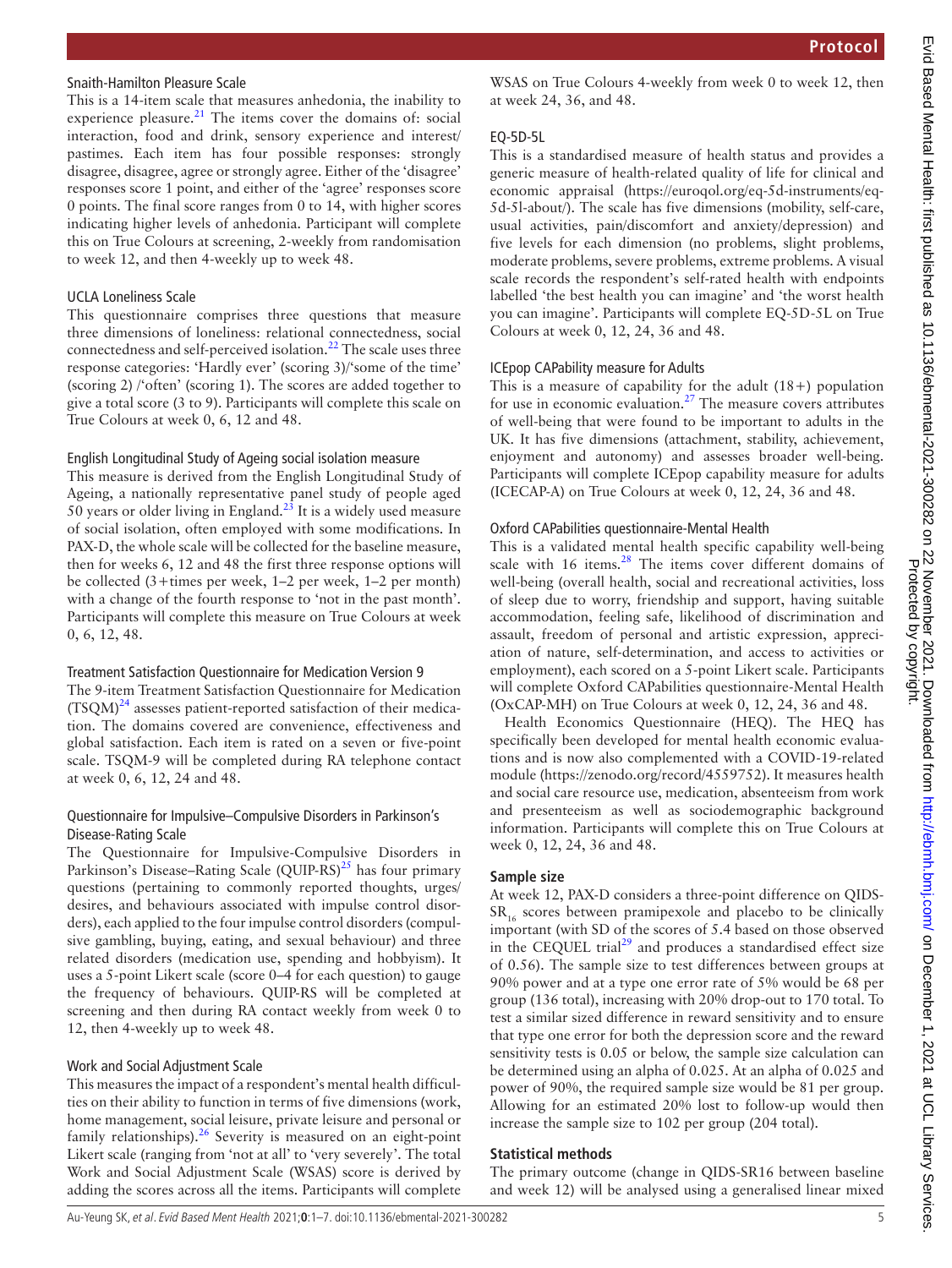model utilising data collected at each weekly time point from randomisation and including the baseline outcome and minimisation factors as fixed effects. The model will include a random intercept for each participant to account for the repeated measures on the same participant and an interaction term for the treatment by time interaction to allow the treatment effect to differ at each time point.

Continuous secondary outcomes will be analysed using generalised linear models. The dichotomous secondary outcomes will be analysed using a logistic mixed effects regression model. These analyses will include a fixed effects randomised group and baseline level of the QIDS-SR<sub>16</sub>, with participants and trial site accounted for as random effects. Minimisation variables will be included as explanatory factors in the models. Mediational analysis will test whether changes in reward sensitivity mediate the effect of pramipexole on depressive symptoms. Health economic data analysis will assess group differences in quality of life, wellbeing, and work performance using a cost-utility analysis.

The primary and efficacy-based secondary analyses will be performed using an intention-to-treat approach for all randomised participants. Analyses of the mechanistic secondary outcomes and health economic outcomes will be performed in the set of participants who have the data required for the specific analyses (ie, no imputation will be performed for these analyses). Acceptability analyses will be performed on a subgroup of participants and trial clinicians who provide separate consent for aspect of the trial.

The main health economic analysis will include: (1) a detailed patient-level cost analysis of health, social care and other broader societal costs for both the pramipexole and placebo arms of the trial and (2) an incremental within-trial economic evaluation comparing the pramipexole and placebo arms of the trial in terms of their costs and outcomes over the 48-week trial follow-up period.

The primary health economic analysis will be a cost-utility analysis from a health and social care perspective where qualityadjusted life-years will be calculated using utility values from the EQ- 5D-5L. Secondary economic analyses using the ICECAP-A and the OxCAP-MH capability indices as outcome measures will be also carried out. Further analyses will estimate costeffectiveness from a societal perspective. All economic analyses will be on an intention-to-treat basis.

#### **DISCUSSION**

PAX-D aims to test the effectiveness of pramipexole as an add-on medication to antidepressant treatment for people with TRD. Pharmacological options for patients with TRD are currently limited.<sup>[2](#page-6-1)</sup> The PAX-D trial is therefore timely and has the potential to inform best practice for this group of hard-to-treat patients. Pramipexole is a selective dopamine agonist and may have the potential to target symptoms of low motivation and anhedonia which are not targeted by readily available serotoninergic antidepressants. Dopamine is known to play a role in reward-based and punishment-based learning. The design of the trial also allows investigation of the mechanistic effects of pramipexole on reward sensitivity and whether changes in reward sensitivity can predict response to treatment. Furthermore, the trial will examine the acceptance, tolerability and cost-effectiveness of pramipexole treatment, and results from this study will inform clinical practice.<sup>[30](#page-6-29)</sup>

#### **Author affiliations**

<sup>1</sup>Department of Psychiatry, University of Oxford, Oxford, UK

<sup>2</sup> Department of Primary Care Health Sciences, University of Oxford Nuffield, Oxford, UK

<sup>3</sup>Brain Network Dynamics Unit, University of Oxford, Oxford, UK

4 Oxford Health NHS Foundation Trust, Oxford, UK

<sup>5</sup>Translational and Clinical Research Institute, Newcastle University, Newcastle upon Tyne, UK

<sup>6</sup>Inpatient Services, Cumbria, Northumberland, Tyne and Wear NHS Mental Health Trust, Northumberland, UK

<sup>7</sup>Independent Researcher, Unknown, UK

<sup>8</sup>Centre for Affective Disorders, Department of Psychological Medicine, Institute of Psychiatry, Psychology and Neuroscience, King's College London, Bristol, UK <sup>9</sup> Bristol Medical School, Bristol Population Health Science Institute, University of Bristol, Bristol, UK

<sup>10</sup>Division of Psychiatry, Faculty of Brain Sciences, University College London, London, UK

<sup>11</sup>Department of Health Economics, Medical University of Vienna, Wien, Austria

**Twitter** Sheena Kristine Au-Yeung [@sheenaTKD](https://twitter.com/sheenaTKD) and Andrea Cipriani [@And\\_](https://twitter.com/And_Cipriani) [Cipriani](https://twitter.com/And_Cipriani)

**Acknowledgements** This work was supported by the National Institute for Health Research (NIHR) Biomedical Research Centre, Oxford (grant BRC-1215-20005), and the NIHR Oxford cognitive health Clinical Research Facility. ACi is also supported by an NIHR Research Professorship (grant RP-2017-08-ST2-006) and by the NIHR Oxford and Thames Valley Applied Research Collaboration.

**Contributors** MB, JoG, PC, PJH, L-MY, AndC, JR and JS conceived the study. MB, JoG, JaG, MS, PJH, PC, L-MY, RB, FC, CjH, JR, M-JA, SW, FC, AndC, AntC, CjH, DK, GL, IS, JS contributed to the development of the study protocol. MB, JoG, SW, AntC, DK, JE, GL, JaG, SR, SKA-Y and CE led local study implementation in the participating sites. L-MY, MS provided statistical support for the study. JS leads the economic analysis for the study. SKA-Y drafted the initial version of the manuscript. All authors reviewed, revised and approved the final version of the manuscript.

**Funding** This study is funded by the NIHR Efficacy and Mechanism Evaluation Programme (16/127/17) and supported by the NIHR Oxford Health Biomedical Research Centre. The NIHR is not involved in the design of the study and collection, analysis, and interpretation of data and in writing the manuscript.

**Disclaimer** The views expressed are those of the authors and not necessarily those of the UK National Health Service, NIHR or the Department of Health and Social Care.

**Competing interests** MB has acted as a consultant for Janssen Research, P1vital and CHDR, owns shares in P1vital Products and was previously a paid employee of P1vital. JoG has research funding from NIHR and Westminster Foundation. M-JA is supported by the NIHR Oxford cognitive health Clinical Research Facility. SW has received honoraria for talks from Lundbeck. All other authors declare no conflict of interests.

**Patient consent for publication** Not applicable.

**Ethics approval** PAX-D was approved by NHS Health Research Authority South West-Central Bristol Research Ethics Committee (IRAS ID: 253702, REC reference 19/SW/0216). Protocol V.3.0 24/08/2021. Further information on informed consent, confidentiality and data management can be found in the supplemental materials.

**Provenance and peer review** Not commissioned; externally peer reviewed.

**Data availability statement** No data are available.

**Supplemental material** This content has been supplied by the author(s). It has not been vetted by BMJ Publishing Group Limited (BMJ) and may not have been peer-reviewed. Any opinions or recommendations discussed are solely those of the author(s) and are not endorsed by BMJ. BMJ disclaims all liability and responsibility arising from any reliance placed on the content. Where the content includes any translated material, BMJ does not warrant the accuracy and reliability of the translations (including but not limited to local regulations, clinical guidelines, terminology, drug names and drug dosages), and is not responsible for any error and/or omissions arising from translation and adaptation or otherwise.

**Open access** This is an open access article distributed in accordance with the Creative Commons Attribution 4.0 Unported (CC BY 4.0) license, which permits others to copy, redistribute, remix, transform and build upon this work for any purpose, provided the original work is properly cited, a link to the licence is given, and indication of whether changes were made. See: [https://creativecommons.org/](https://creativecommons.org/licenses/by/4.0/) [licenses/by/4.0/.](https://creativecommons.org/licenses/by/4.0/)

#### **ORCID iDs**

Sheena Kristine Au-Yeung<http://orcid.org/0000-0002-0516-4755> Mary-Jane Attenburrow <http://orcid.org/0000-0002-1248-8248> Andrea Cipriani <http://orcid.org/0000-0001-5179-8321> Judit Simon<http://orcid.org/0000-0001-9279-8627>